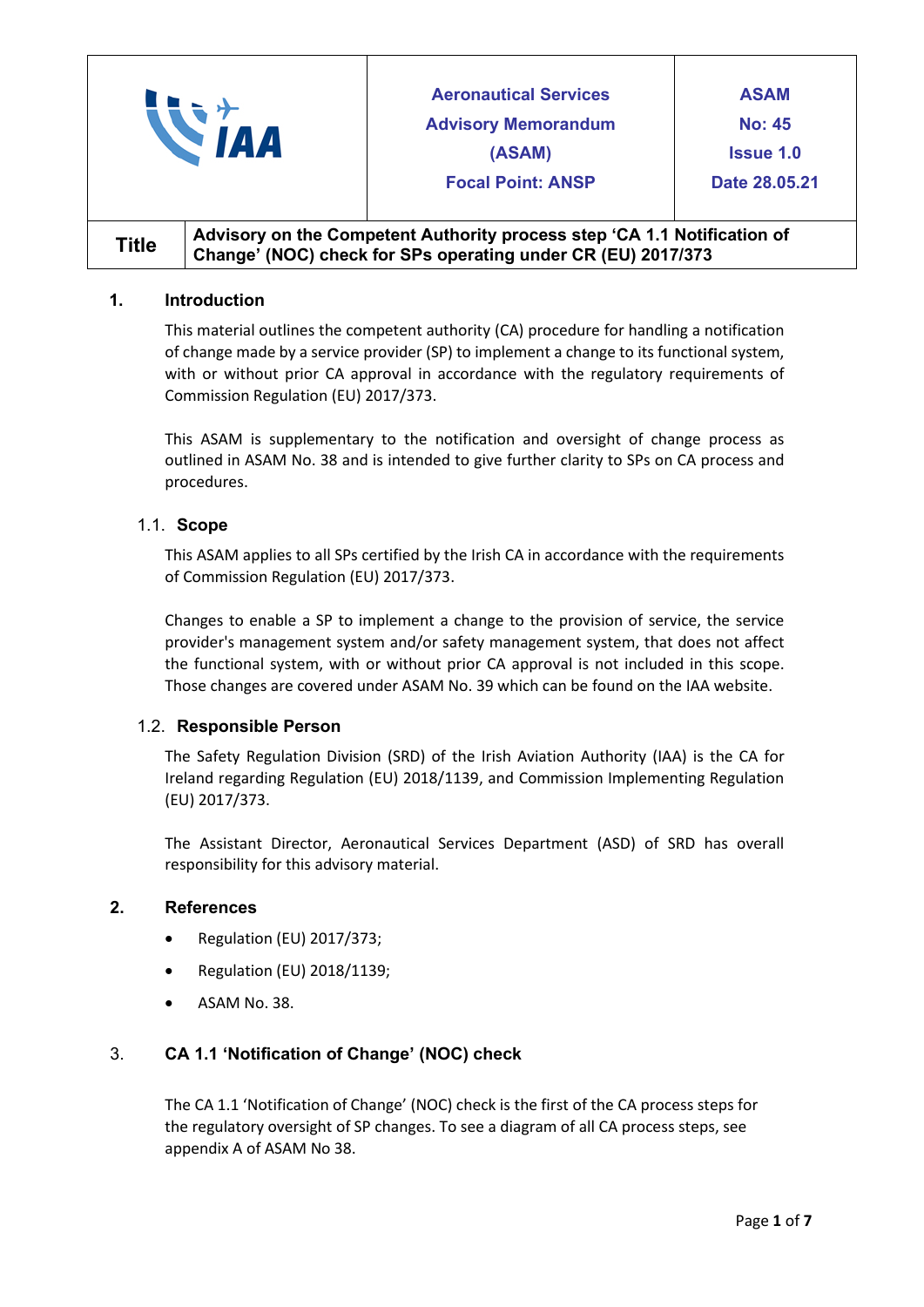|              |                                                                                                                                          | <b>Aeronautical Services</b><br><b>Advisory Memorandum</b><br>(ASAM)<br><b>Focal Point: ANSP</b> | <b>ASAM</b><br><b>No: 45</b><br><b>Issue 1.0</b><br>Date 28,05,21 |
|--------------|------------------------------------------------------------------------------------------------------------------------------------------|--------------------------------------------------------------------------------------------------|-------------------------------------------------------------------|
| <b>Title</b> | Advisory on the Competent Authority process step 'CA 1.1 Notification of<br>Change' (NOC) check for SPs operating under CR (EU) 2017/373 |                                                                                                  |                                                                   |





The NOC check is essentially to ensure that the information supplied meets the requirement of **AMC1 ATM/ANS.OR.A.045(a) Changes to a functional system 'NOTIFICATION'** and the supplementary information the CA requires to enable it to understand the change being proposed.

# **3.1 NOC check guidance**

For the process to work as intended, the majority of submissions should only need a quick check by the CA to close it on its database. It is the SPs adherence to the requirements of Commission Regulation (EU) 2017/373 and ASAM No 38 that will dicate the way it is handled. Therefore the onus is on the SP to ensure its submssions are **correct and complete** before submitting. This is also true for **categorising the type of notification correctly** thus ensuring the correct timelines between submission and implementation date.

The following is a simplistic outline diagram of the NOC check process flow.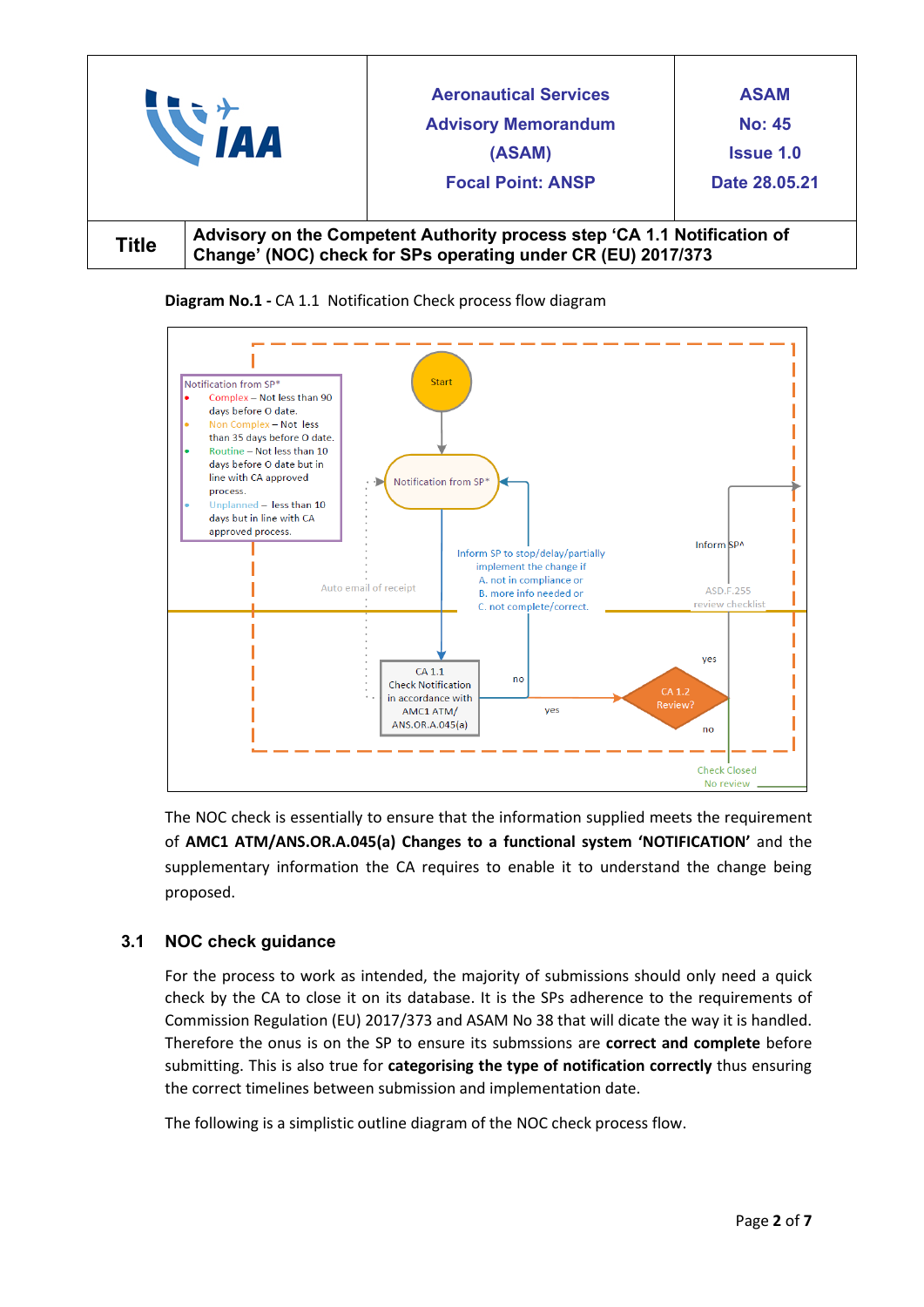|              |                                                                                                                                          | <b>Aeronautical Services</b><br><b>Advisory Memorandum</b><br>(ASAM)<br><b>Focal Point: ANSP</b> | <b>ASAM</b><br><b>No: 45</b><br><b>Issue 1.0</b><br>Date 28.05.21 |
|--------------|------------------------------------------------------------------------------------------------------------------------------------------|--------------------------------------------------------------------------------------------------|-------------------------------------------------------------------|
| <b>Title</b> | Advisory on the Competent Authority process step 'CA 1.1 Notification of<br>Change' (NOC) check for SPs operating under CR (EU) 2017/373 |                                                                                                  |                                                                   |



The CA determines:

- 1. A review is not needed, signified by **'Check Closed'** in its database: or
- 2. A review is needed, signified by **'Check Finished - Review needed'** in its database. The SP will be informed that a review is required and the change may not go ahead untill the review has been completed.



a) Request follow up information which is of a type that shouldn't delay or stop the change even if not received before the change date:

The inspector will follow NOC Check feedback to SP – **'Type A - email'** procedure (see 3.1 hereunder)**.** Or

b) Request correct and/or incomplete information which is of a type if not received in adequate time to allow analysis before the change, could lead to a delay or stop the change:

The inspector will follow NOC Check feedback to SP – **'Type B - form ASD.F.254'** procedure (see 3.2 hereunder)**.**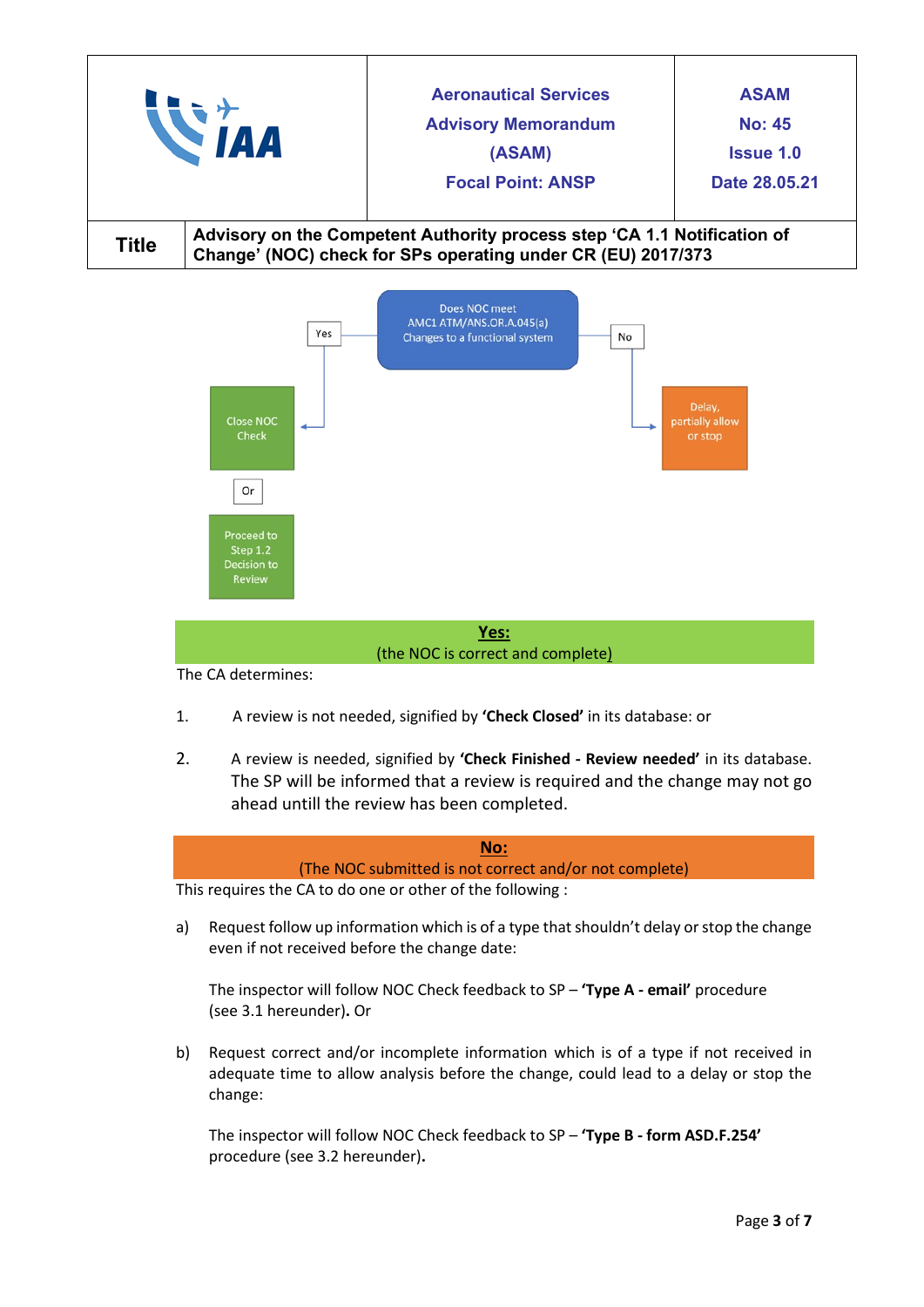|              |  | <b>Aeronautical Services</b><br><b>Advisory Memorandum</b><br>(ASAM)<br><b>Focal Point: ANSP</b>                                         | <b>ASAM</b><br><b>No: 45</b><br><b>Issue 1.0</b><br>Date 28,05,21 |
|--------------|--|------------------------------------------------------------------------------------------------------------------------------------------|-------------------------------------------------------------------|
| <b>Title</b> |  | Advisory on the Competent Authority process step 'CA 1.1 Notification of<br>Change' (NOC) check for SPs operating under CR (EU) 2017/373 |                                                                   |

#### **3.0 NOC Check feedback procedures**

#### **3.1. Type A** - email

In the first instance, if the NOC is not complete or correct, the inspector will send an email from the NOC database to the listed person in the NOC requesting the information. This can be done for most cases where the change is not risk critical, the information required is small or its not forseen to be a problem in getting it, and even without the information being received in time, the change can be allowed to take place. The only requirement in this senario is for the inspector to get the info so that the AMC1 ATM/ANS.OR.A.045(a) requirement is met and the CA is conforming to the regulation. The email should have in the subject line '**CA NOC feedback to SP – 'Type A'**. The inspector will outline if a NOC is required to be resubmitted and if so, it will be with the same reference number but with a new version number. The remainder of the email content is at the disrection of the individual inspector.

#### **3.2 Type B** - form ASD.F.254

In the second instance, this is where the change can't be judged on the detail supplied or time pressure is such that the inspector is uneasy about allowing a change proceed without the full information. Or experience has shown that once the change happens there is a high likelihood that the missing or incorrect information will not be forthcoming.

This is where the CA needs to be more definitive in their communication so as to guard against any SP misinterpetation or false expectation of a change occurring just because the SP has notified the CA. The feedback for a 'Type B' is more formal and structured in that a form (ASD.F.254) is filled in by the inspector and added as an attachment to an email. The email should have in the subject line '**CA NOC feedback to SP – 'Type B'**.

In the ASD.F.254 form there are 2 short tables;

Table 1. The inspector fills in general details of the change and in row *(h) 'Details of the change and its impact',* lists the issues (see example appendix A).

Table 2. This is a status table which indicates

- $\triangleright$  where the NOC is in terms of AMC compliance regarding notification;
- $\triangleright$  the status of CA action or possible action; and
- $\triangleright$  the action required of the SP.

This table has two check boxes which will indicate one of two status senarios to the SP which are as follows: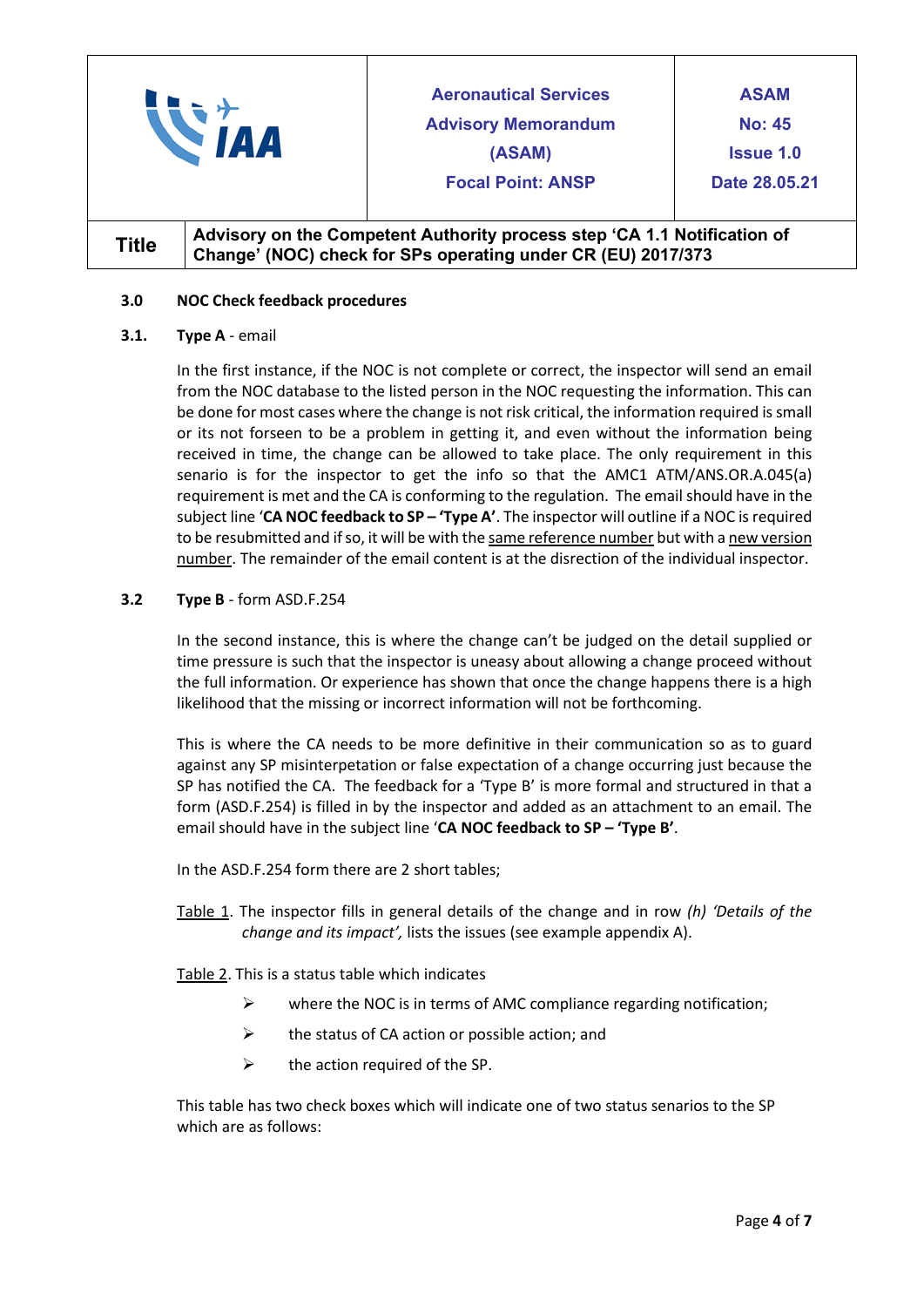| <b>AA</b>    |                                                                                                                                          | <b>Aeronautical Services</b><br><b>Advisory Memorandum</b><br>(ASAM)<br><b>Focal Point: ANSP</b> | <b>ASAM</b><br><b>No: 45</b><br><b>Issue 1.0</b><br>Date 28,05,21 |
|--------------|------------------------------------------------------------------------------------------------------------------------------------------|--------------------------------------------------------------------------------------------------|-------------------------------------------------------------------|
| <b>Title</b> | Advisory on the Competent Authority process step 'CA 1.1 Notification of<br>Change' (NOC) check for SPs operating under CR (EU) 2017/373 |                                                                                                  |                                                                   |

- **Possible delay to change date** (updated NOC required). The change cannot go ahead until after the updated NOC is sent back with the missing or corrected info as indicated in the ASD form. The updated NOC will have the same SP change identifier but a new version number. As soon as practicable after receipt of the NOC, the CA will confirm the change can go head on the SP planned date or will state a new date before which the change may not take place. The action of the CA will vary depending on the quickness of reply from the SP; the correctness/completeness of the resubmission; the time remaining before the change date and the inspectors workload at the time of receipt.
- **Change not allowed** (new NOC is required). The SP is informed that they must resubmit a new notification in full. The timeline for change is reset from the moment the new NOC is submitted. The new NOC will have a new SP change identifier and version number.

## **3.3** Summary

The Type B feedback **form**, unlike the Type A feedback **email** which requires more information but not at the detriment of delaying or stopping the change, indicates to the SP that a more formal and expeditious response is required to address the identified issues or the change (1) may be delayed, (2) partially allowed or (3) stopped altogether.



Diagram showing NOC check Type B feedback flow where the use of form ASD.F.254 is required due to the NOC being incorrect or incomplete i.e. such that it does not meet the requirements of AMC1 ATM/ANS.OR.A.045(a) or the CA requirements for notification under ASAM No. 38.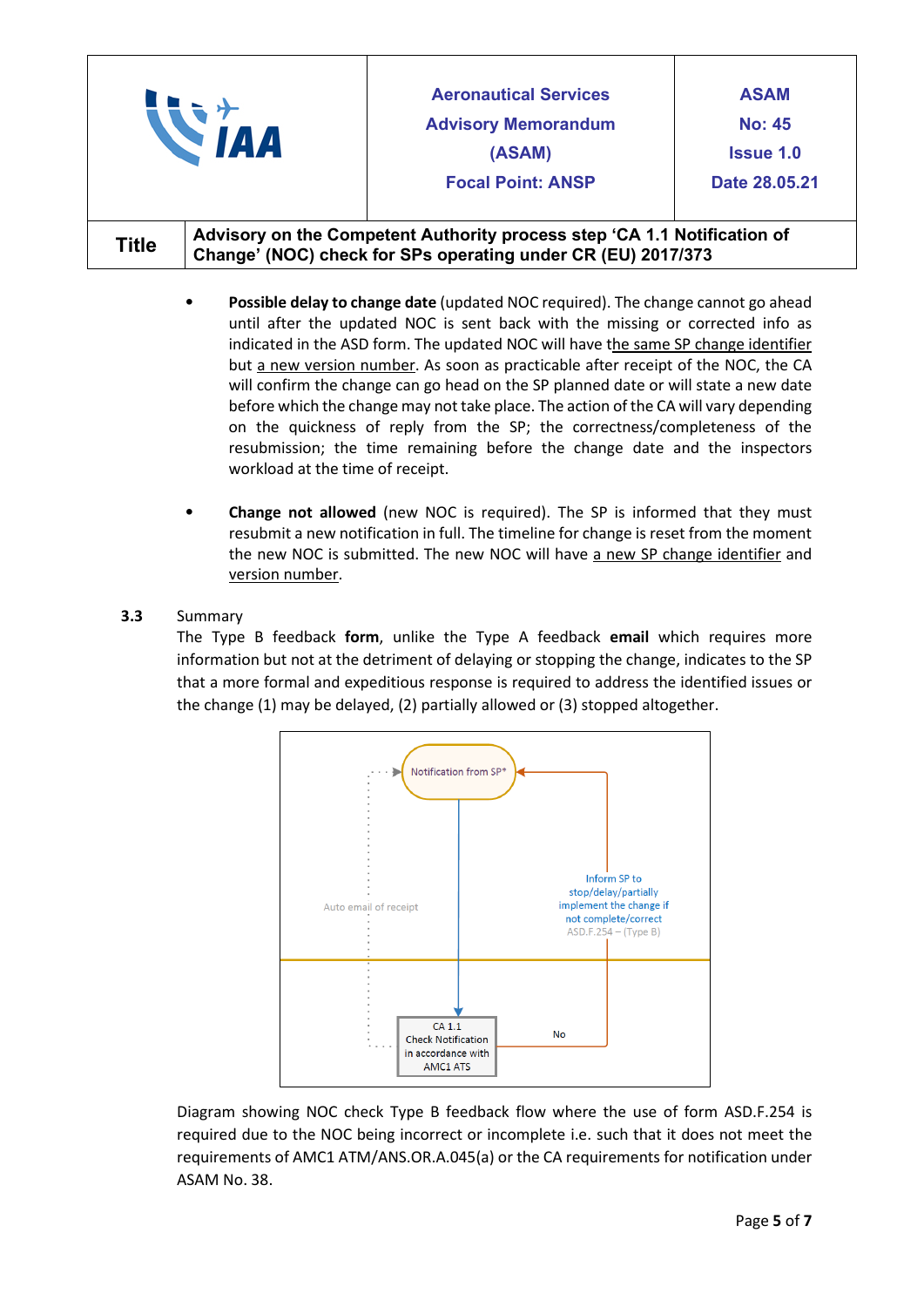|              | <b>IAA</b> | <b>Aeronautical Services</b><br><b>Advisory Memorandum</b><br>(ASAM)<br><b>Focal Point: ANSP</b>                                         | <b>ASAM</b><br><b>No: 45</b><br><b>Issue 1.0</b><br>Date 28,05,21 |
|--------------|------------|------------------------------------------------------------------------------------------------------------------------------------------|-------------------------------------------------------------------|
| <b>Title</b> |            | Advisory on the Competent Authority process step 'CA 1.1 Notification of<br>Change' (NOC) check for SPs operating under CR (EU) 2017/373 |                                                                   |

# **Appendix A** – Example of 'CA NOC feedback to SP – 'Type B' (ASD.F.254)

The SP notification of change (identified hereunder in table 1) is not accepted by the CA as its incomplete and/or incorrect and therefore is not in compliance with AMC1 ATM/ANS.OR.A.045(a) *Changes to a functional system 'NOTIFICATION'* or the CA requirements under ASAM No. 38 until the following information indicated in table 1 is provided. Table 2 is a status indication table.

## Table No. 1

| ref | 373 AMC Subpart indicated in orange text.<br>CA additional info indicated in blue text                                                           | <b>ANSD Comment</b>                                                                                                                                                                                                                                                                                                                                      |
|-----|--------------------------------------------------------------------------------------------------------------------------------------------------|----------------------------------------------------------------------------------------------------------------------------------------------------------------------------------------------------------------------------------------------------------------------------------------------------------------------------------------------------------|
| (a) | Name of the organisation notifying the change.                                                                                                   | Athlone ATC                                                                                                                                                                                                                                                                                                                                              |
| (b) | Type of change (Planned Complex; Non-<br>Complex; Routine. Unplanned)                                                                            | Routine                                                                                                                                                                                                                                                                                                                                                  |
| (c) | Notification unique identifier.                                                                                                                  | Notice AT 043 20                                                                                                                                                                                                                                                                                                                                         |
| (d) | Notification version number.                                                                                                                     | $\mathbf{1}$                                                                                                                                                                                                                                                                                                                                             |
| (e) | Title of the change.                                                                                                                             | Suspension of CAT A/B SIDs                                                                                                                                                                                                                                                                                                                               |
| (f) | Date of submission of the change notification.                                                                                                   | 06/01/2021                                                                                                                                                                                                                                                                                                                                               |
| (g) | Scheduled date of entry into service                                                                                                             | 29/01/2021                                                                                                                                                                                                                                                                                                                                               |
| (h) | Details of the change and its impact.<br>(note - This section will be used by ANSD to<br>highlight the issues with the notification)             | Under this section the following is noted:<br>A notice to controllers and a NOTAM is being<br>$\bullet$<br>issued as part of this change but the HAZ ID does<br>not identify these as safety requirements. Please<br>provide the rationale.<br>Traceability of participants involved in HAZ ID not<br>$\bullet$<br>included. Please update and resubmit. |
| (i) | The list of the service providers and other<br>aviation undertakings that are affected by the<br>change as identified in ATM/ANS.OR.A.045(a)(3); | This change will affect other service providers. Please<br>include.                                                                                                                                                                                                                                                                                      |
| (j) | Entity in charge of the assurance case; and                                                                                                      | No comment                                                                                                                                                                                                                                                                                                                                               |
| (k) | Identity of a point of contact for communications<br>with the competent authority.                                                               | No comment                                                                                                                                                                                                                                                                                                                                               |
| (1) | Other information incomplete or incorrect from<br>the NOC                                                                                        | Attachment missing                                                                                                                                                                                                                                                                                                                                       |